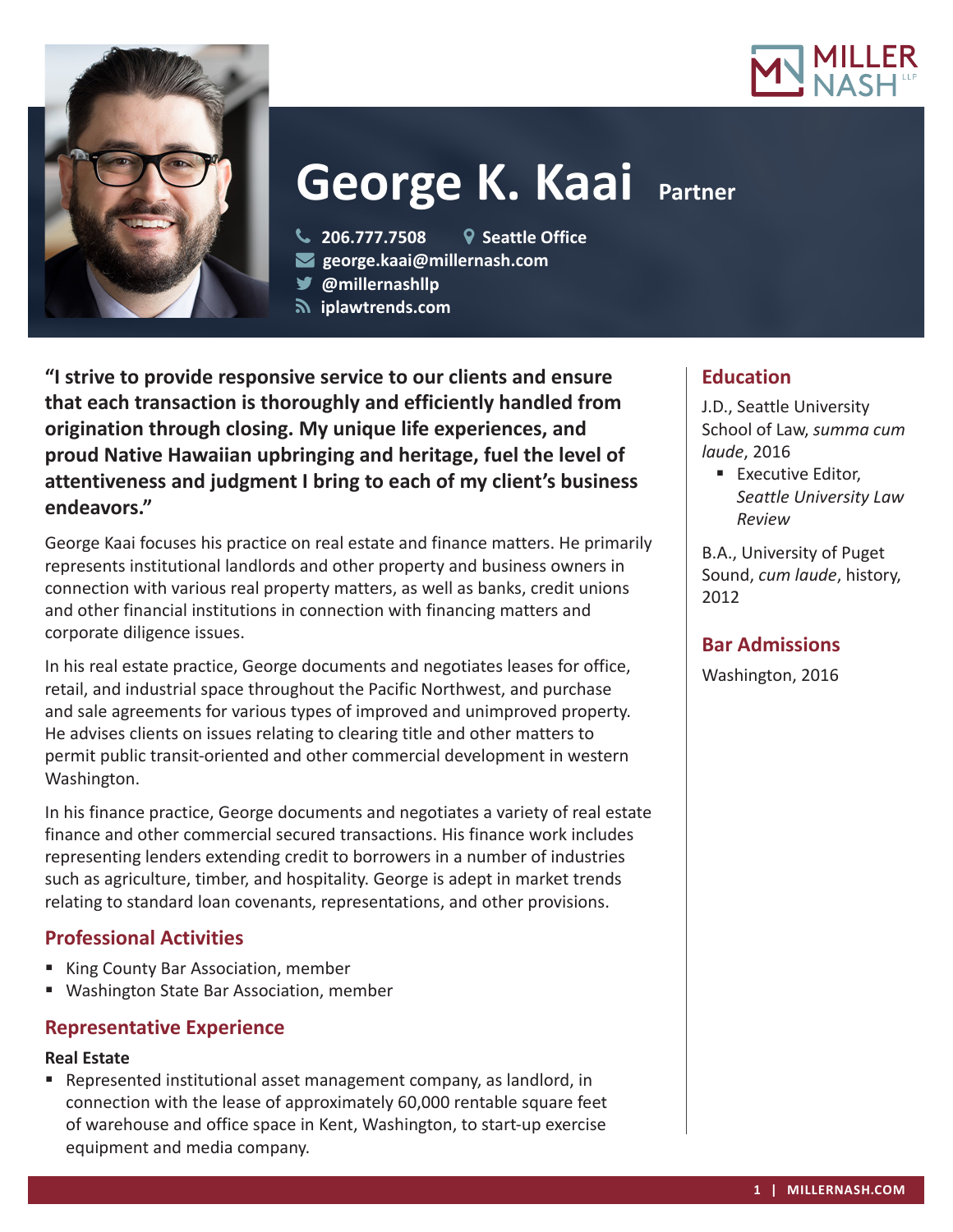

- Represents real estate investment and development firm in connection with retail and office leases throughout Washington and Oregon, including a lease for nearly 62,000 of retail and office space to a rental management company in the Pearl District in Portland, Oregon.
- Represented landlord in connection with the lease of approximately 10,500 square feet of retail space in Gig Harbor, Washington, to a national retailer of beauty products.
- Represented institutional asset management company, as landlord, in connection with the lease of approximately 90,000 square feet of office space in Bellevue, Washington, to a telecommunication company.
- Represented international provider of temperature-controlled logistics solutions in \$11.5 million sale/leaseback transaction involving two warehouse buildings on the Seattle, Washington, waterfront.
- Represented property owner in connection with \$58 million sale of shopping center in Gig Harbor, Washington.
- Represented tenants-in-common in connection with the \$15 million sale of residential apartment building in Seattle, Washington.
- Represented real estate investment and development firm in connection with the termination of a long-term master lease with a private university for a student-housing building in San Diego, California.

#### **Financial Transactions**

- Represent owner and operator of vehicle dealerships in Seattle, Washington, in connection with acquisition and financing of real property in Seattle, Washington.
- Represented financial institution on \$13 million term loan facility secured by commercial office building in Bellevue, Washington.
- Represented national banking association in connection with \$60 million syndicated, multi-currency credit facility.
- Assist in drafting and negotiating various workout and payoff agreements (including facilities in excess of \$100 million secured by real properties in Washington, Oregon, and California) on behalf of national banking association.
- Draft and negotiate loan documents, and advise financial institution client, in connection with a variety of term and revolving loans, secured and unsecured, to borrowers in agricultural industry.
- Represented national banking association in connection with restructuring of \$35 million revolving credit facility secured by real property and various marine vessels.
- Drafted and negotiated documents on behalf of a domestic bank, as agent and lender, in connection with the restructuring of \$115 million syndicated credit facility.
- Draft and negotiate credit agreement and ancillary loan documents on behalf of lender in connection with \$57 million credit facility.

## **Publications**

- "Oregon Imposes Statewide Moratorium on Commercial Evictions," Miller Nash Graham & Dunn, *From the Ground Up* (Apr. 2020)
- "Strategies for Commercial Landlords to Manage Tenants in COVID-19 Distress," Miller Nash Graham & Dunn, *From the Ground Up* (Mar. 2020)

## **Presentations**

- "Considerations for E-Signing in Real Estate Transactions," Washington State Bar Association's 2022 Real Property and Trust Section Midyear Meeting and Conference (June 2022)
- "Defending the Rights of Native Prisoners," Washington State Bar Association Indian Law Section, Hot Topics in Indian Law Seminar (June 2017)